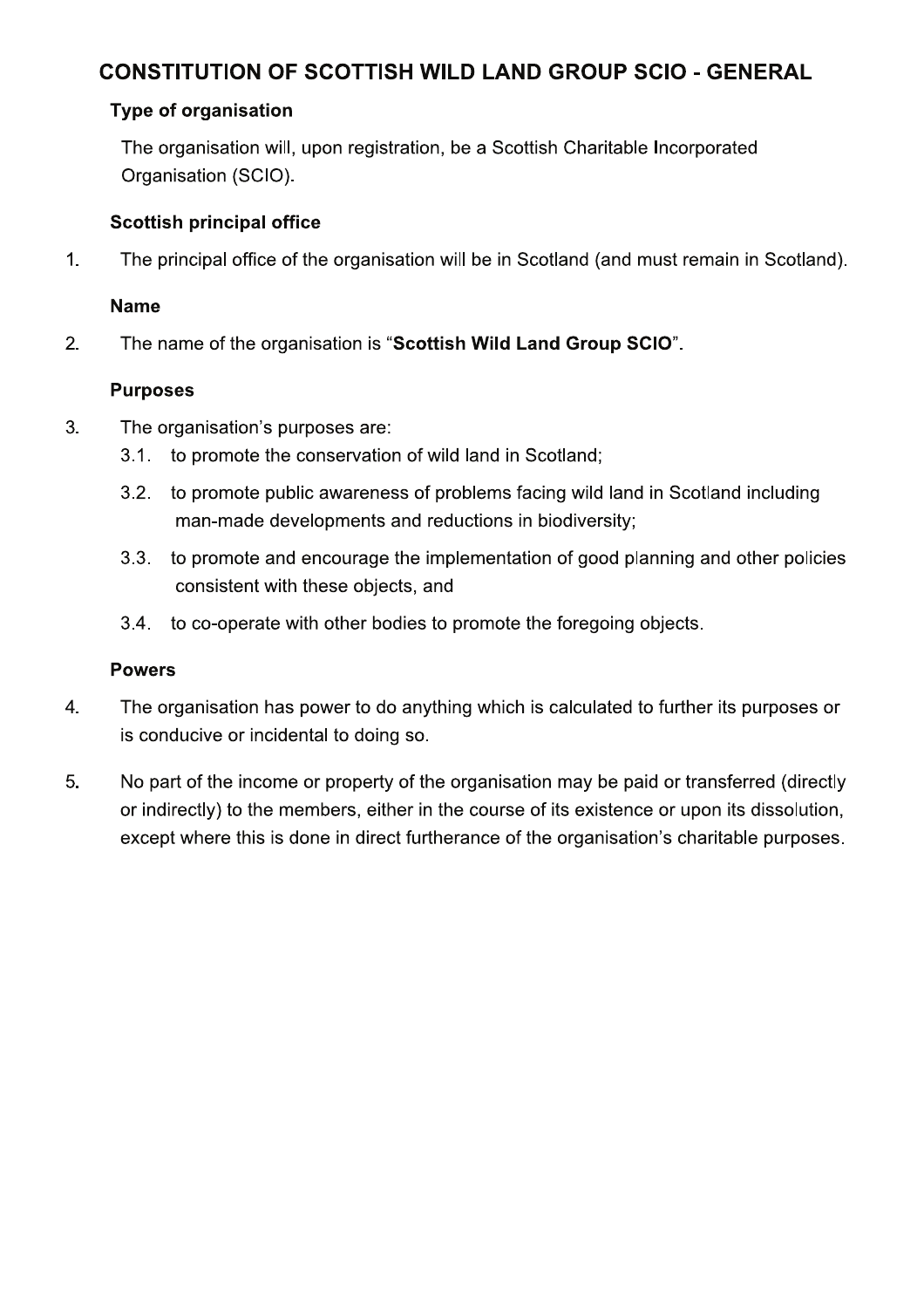### **Liability of members**

- 6. The members of the organisation have no liability to pay any sums to help to meet the debts (or other liabilities) of the organisation if it is wound up; accordingly, if the organisation is unable to meet its debts, the members will not be held responsible.
- $7.$ The members and Charity Trustees have certain legal duties under the Charities and Trustee Investment (Scotland) Act 2005 and clause 6 does not exclude (or limit) any personal liabilities they might incur if they are in breach of those duties or in breach of other legal obligations or duties that apply to them personally.

# **General structure**

- The structure of the organisation consists of members and the Steering Committee. 8. Subject to the provisions of this constitution, the Charities and Trustee Investment (Scotland) Act 2005 and all other relevant legislation:
	- the members have the right to exercise all the powers granted them by this  $8.1.$ constitution, in particular to elect members to serve on the Steering Committee; to determine the strategic goals and actions of the organisation and to direct the Steering Committee to pursue them; and to take decisions on changes to the constitution itself; and
	- the Steering Committee have the right to exercise all the powers of the  $8.2.$ organisation and the right and obligation to manage the activities of the organisation in pursuit of its purposes.
- 9. Individuals (whether members or not) serving on the Steering Committee are referred to in this constitution as Charity Trustees.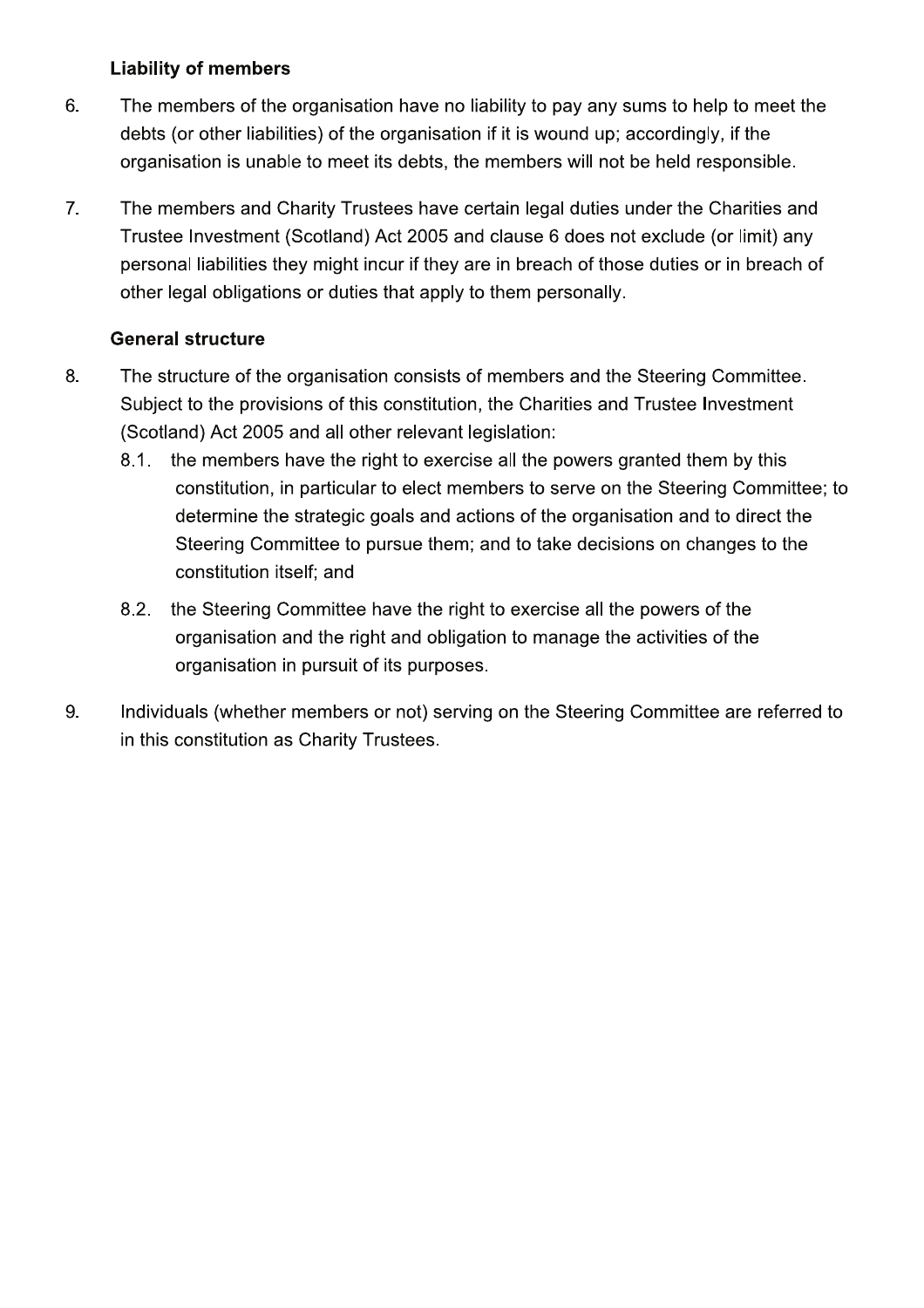# **MEMBERS**

#### **Qualifications for membership**

- $10.$ Membership is open to any individual aged 16 or over who supports the purposes of the organisation.
- $11.$ Employees of the organisation are not eligible for membership.

# **Application for membership**

- $12.$ Any person who wishes to become a member of the organisation must submit to the Steering Committee an application in writing, together with a remittance of their membership subscription for the year, or a Banker's Order to pay that subscription. The Steering Committee may, for convenience, publish a prescribed form of application setting out the information required.
- 13. The Steering Committee may refuse to admit any person to membership. If the Steering Committee refuses an application, it must notify the applicant promptly (in writing or by email) of its decision and must refund any subscription paid for the year. The Steering Committee is not required to give any reason for its refusal.
- The Steering Committee must not refuse an application for membership on the grounds 14. of race, colour, nationality, disability, age, sex or sexual orientation or any other protected characteristic in terms of the Equality Act 2010.

#### **Classes of membership**

- 15. The Steering Committee is empowered to create classes of membership and to set the rights and privileges of each class, except that no class of membership may be created that enjoys greater voting rights than ordinary members of the organisation. Classes of membership may include (without limitation):
	- 15.1. Life membership;
	- 15.2. Family membership; and
	- 15.3. Honorary membership

# **Subscriptions**

- 16. Members are required to pay an annual membership subscription, which is to be determined annually by the Steering Committee for each class of membership.
- $17.$ In determining the annual subscription, the Steering Committee must take due account of (i) all costs reasonably likely to be incurred by the organisation in fulfilling its objectives for that year; (ii) any other income (restricted or unrestricted) that it reasonably likely to be received by the organisation during the year; and (iii) the organisation's reserves policy.
- 18. The subscription set by the Steering Committee each year is a minimum subscription;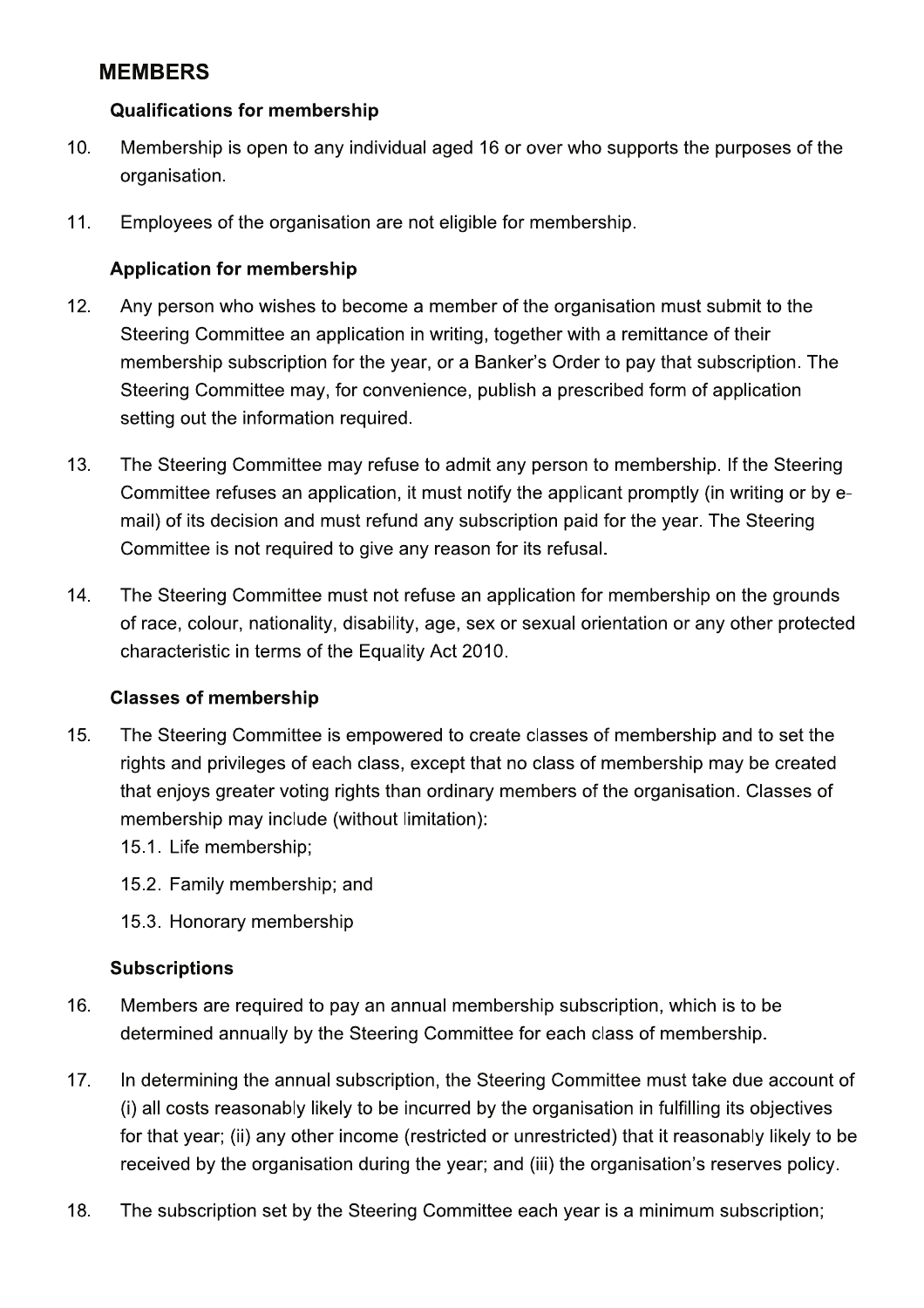members may (and are encouraged to) pay a subscription above the minimum. All additional subscriptions paid by members are to be considered unrestricted donations to the organisation.

19. When determining the subscription for the year the Steering Committee will also set the date by which it must be paid. Any individual who fails to pay a subscription by that date. having been reminded of such failure in writing or by e-mail at least once, shall cease to be a member at the end of the calendar year.

### **Register of members**

- 20. The Steering Committee must keep a register of members, setting out for each member: 20.1. their full name and current address:
	- 20.2. the date on which they were registered as a member of the organisation; and

20.3. the date (if any) upon which they ceased to be a member.

- $21.$ The Steering Committee must retain in the register of members records of past members for a period of six years from the date on which a person ceased to be so, but need not maintain a current address or other contact details for such past members and shall only retain such personal information regarding each as is permitted under the Data Protection Act 2018.
- 22. The Steering Committee must ensure that the register of members is updated within 28 days of any change:
	- 22.1. which arises from a resolution of the Steering Committee or a resolution passed by the members of the organisation; or
	- 22.2. which is notified to the organisation.
- 23. Any member of the organisation may request a copy of the register of members from the **Steering Committee.** 
	- 23.1. A member requesting a copy of the register must do so in writing, setting out the reason why they have need of such a copy and stating whether or not they require the contact details of members.
	- 23.2. Unless the Steering Committee consider a request made by a member to be unreasonable it must supply a copy of the register to the member making the request within 28 days of receipt of their request. If the Steering Committee considers a request to be unreasonable it may decline to provide a copy of the register, but it must explain to the member why their request has been declined.
	- 23.3. To preserve the privacy of members' contact information, unless the Steering Committee are of the opinion that provision of members' contact details will (i) not be in breach of the organisation's duties under the Data Protection Act 2018; and (ii) it is in the best interests of the organisation and/or its members (as individuals) to provide them, such details should be redacted from the copy provided.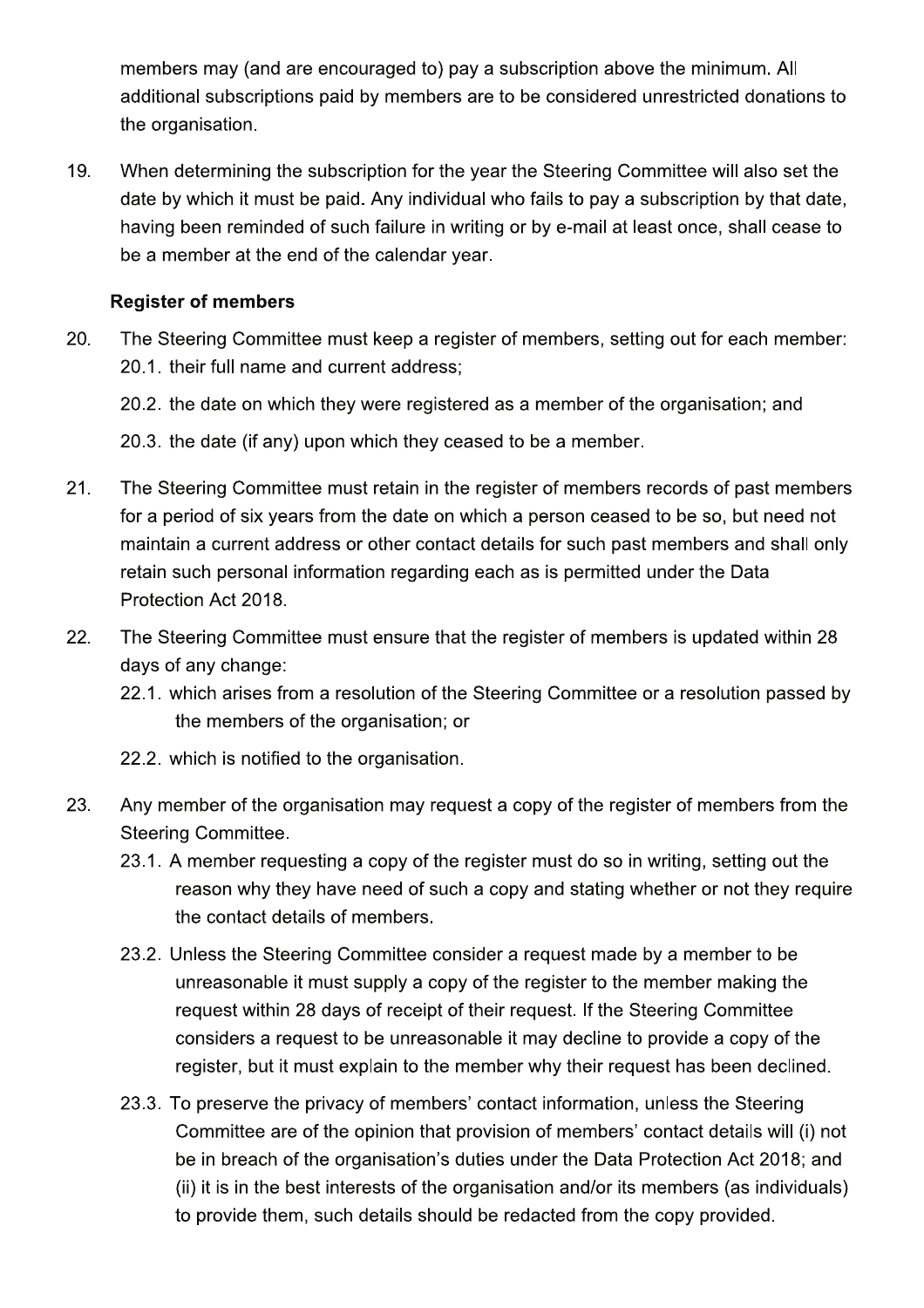24. All Charity Trustees are entitled to request and receive a copy of the register of members on demand, providing always that they must regard the information therein as confidential and to be used solely for the benefit of the organisation.

# Withdrawal from membership

Any person wishing to withdraw from membership of the organisation must give a written 25. notice of withdrawal to the Steering Committee, signed by them. A withdrawing member will cease to be a member as from the time when the notice is received. A withdrawing member's subscription will not be refunded.

# **Transfer of membership**

26. Membership of the organisation may not be transferred.

# **Expulsion from membership**

- 27. Any person may be expelled from membership by way of a resolution passed by not less than two thirds of those present and voting at a members' meeting, providing the following procedures have been observed:
	- 27.1. at least 21 days' notice of the intention to propose the resolution must be given to the member concerned, specifying the grounds for the proposed expulsion;
	- 27.2. the member concerned will be entitled to be heard on the resolution at the members' meeting at which the resolution is proposed.

# **Termination**

28. Membership of the organisation will terminate on death. The Steering Committee may, on receipt of written notice of a member's death, refund any annual subscription paid by the deceased pro rata the date of receipt of notice.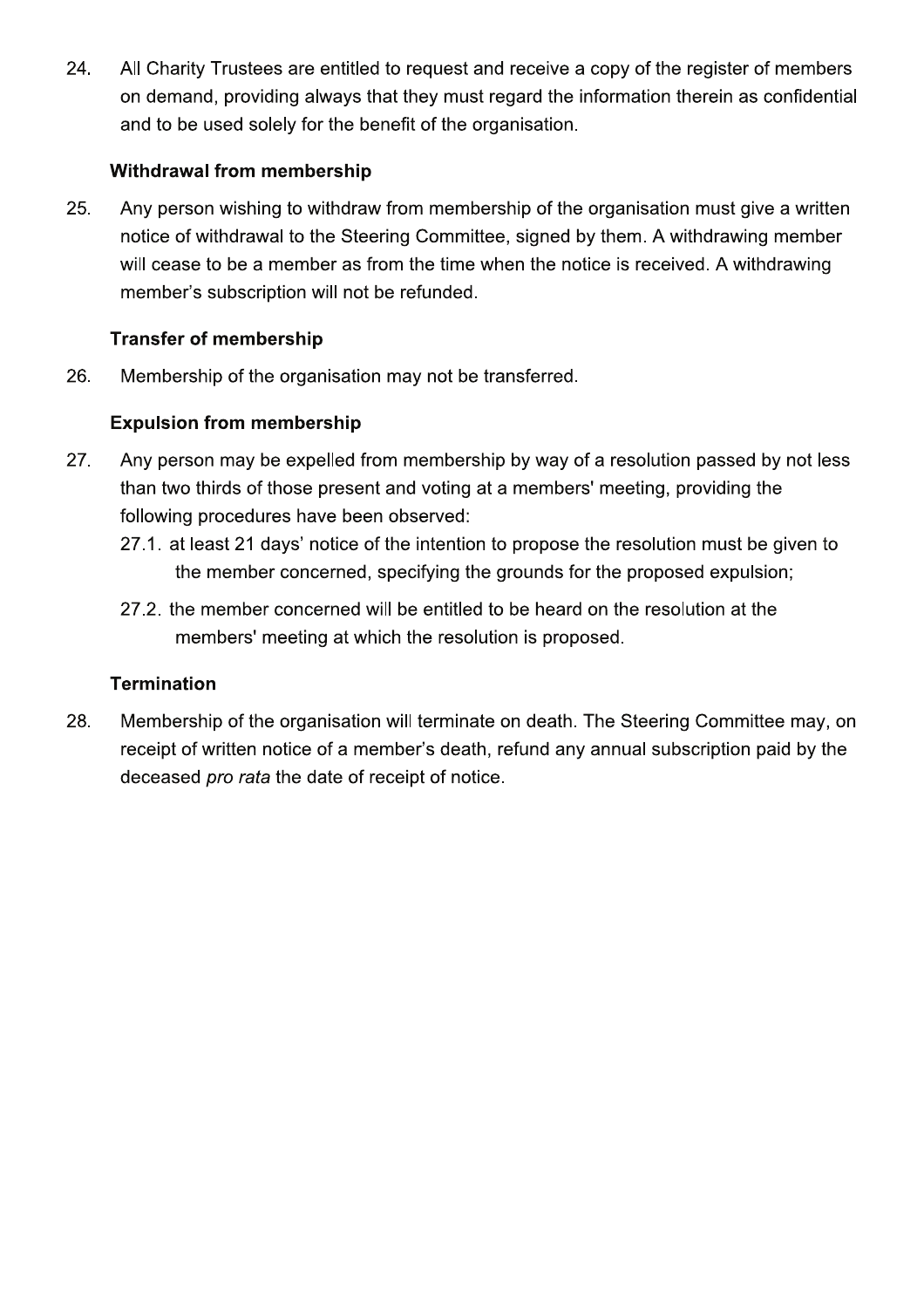# **DECISION-MAKING BY THE MEMBERS**

### **Members' meetings**

- 29. The Steering Committee must arrange a meeting of members (an annual general meeting or "AGM") in each calendar year.
- 30. The interval between one AGM and the next must not be longer than 15 months.
- 31. Notwithstanding clause 29, an AGM does not need to be held during the calendar year in which the organisation is formed; but the first AGM must still be held within 15 months of the date on which the organisation is formed.
- 32. The business of each AGM must include:
	- 32.1. a report by the Convenor on the activities of the organisation;
	- 32.2. consideration of the annual accounts of the organisation:
	- 32.3. the election/re-election of Charity Trustees, as referred to in clauses 74 to 77.
- 33. The Steering Committee may arrange a special members' meeting at any time.
- 34. Any meeting of the members (including any AGM) may be held in person, by video or teleconference or similar means of electronic communication, or by a combination thereof, if such is considered necessary or beneficial by the Steering Committee.

### Power to request the Steering Committee to arrange a special members' meeting

- 35. The Steering Committee must arrange a special members' meeting if they are requested to do so by a notice (which may take the form of two or more documents in the same terms, each signed by one or more members) by members who amount to 5% or more of the total membership of the organisation at the time, providing:
	- 35.1, the notice states the purposes for which the meeting is to be held; and
	- 35.2. those purposes are not inconsistent with the terms of this constitution, the Charities and Trustee (Investment) Scotland Act 2005 or any other relevant legislation.
- 36. If the Steering Committee receives a notice under clause 35, the date for the meeting which they arrange in accordance with the notice must not be later than 28 days from the date on which they received the notice.

# Notice of members' meetings

- 37. At least 14 clear days' notice must be given of any AGM or any special members' meeting.
- 38. The notice calling a members' meeting must specify in general terms what business is to be dealt with at the meeting; and
	- 38.1. in the case of a resolution to alter the constitution, must set out the exact terms of the proposed alteration(s); or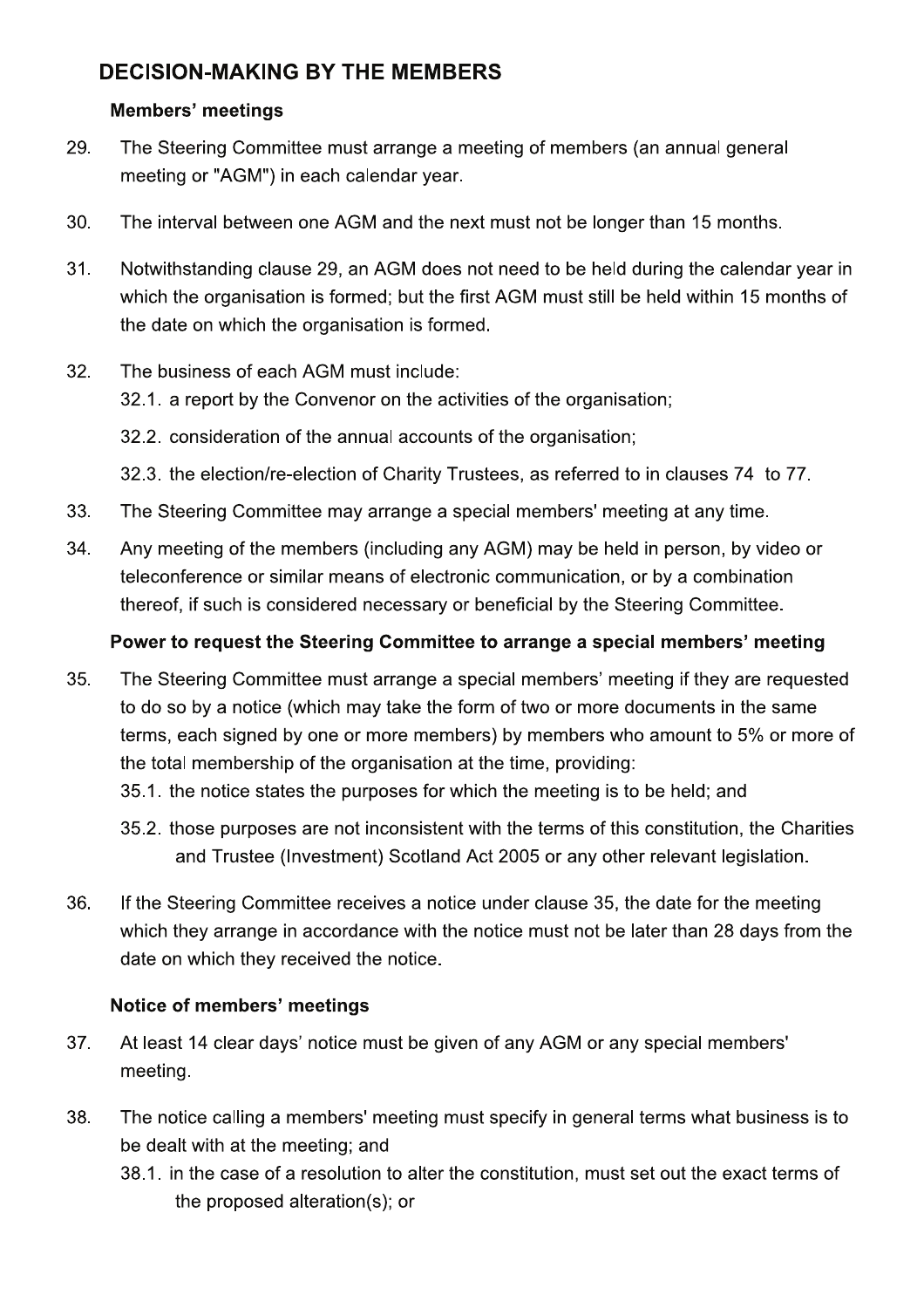- 38.2. in the case of any other resolution falling within clause 52 (requirement for twothirds majority) must set out the exact terms of the resolution.
- Notice of every members' meeting must be given to all the members of the organisation. 39 and to all the Charity Trustees; but the accidental omission to give notice to one or more members will not invalidate the proceedings at the meeting.
- 40. Any notice which requires to be given to a member under this constitution must be: 40.1. sent by post to the member, at the address last notified by them to the organisation; **or** 
	- 40.2. sent by e-mail to the member, at the e-mail address last notified by them to the organisation.
- 41. For the avoidance of doubt, providing that it meets the requirements of clause 37 (period of notice), a notice that is set out within or included with any periodic publication of the organisation that is sent to all members will be considered to satisfy the requirements of clause 40.
- 42. The Steering Committee may post papers adjunct to any notice (including the agenda for members' meeting, the wording of resolutions proposed and supporting documentation) on the organisation's website. All papers so posted are to be considered as having been distributed with the notice, providing that:
	- 42.1. the URL of the relevant papers is clearly stated in the written notice;
	- 42.2. all such papers are available in a readily accessible format suitable for printing by members (such as "PDF", Portable Document Format); and
	- 42.3, printed copies are made available to members in a timely manner on request to a Charity Trustee named in the notice.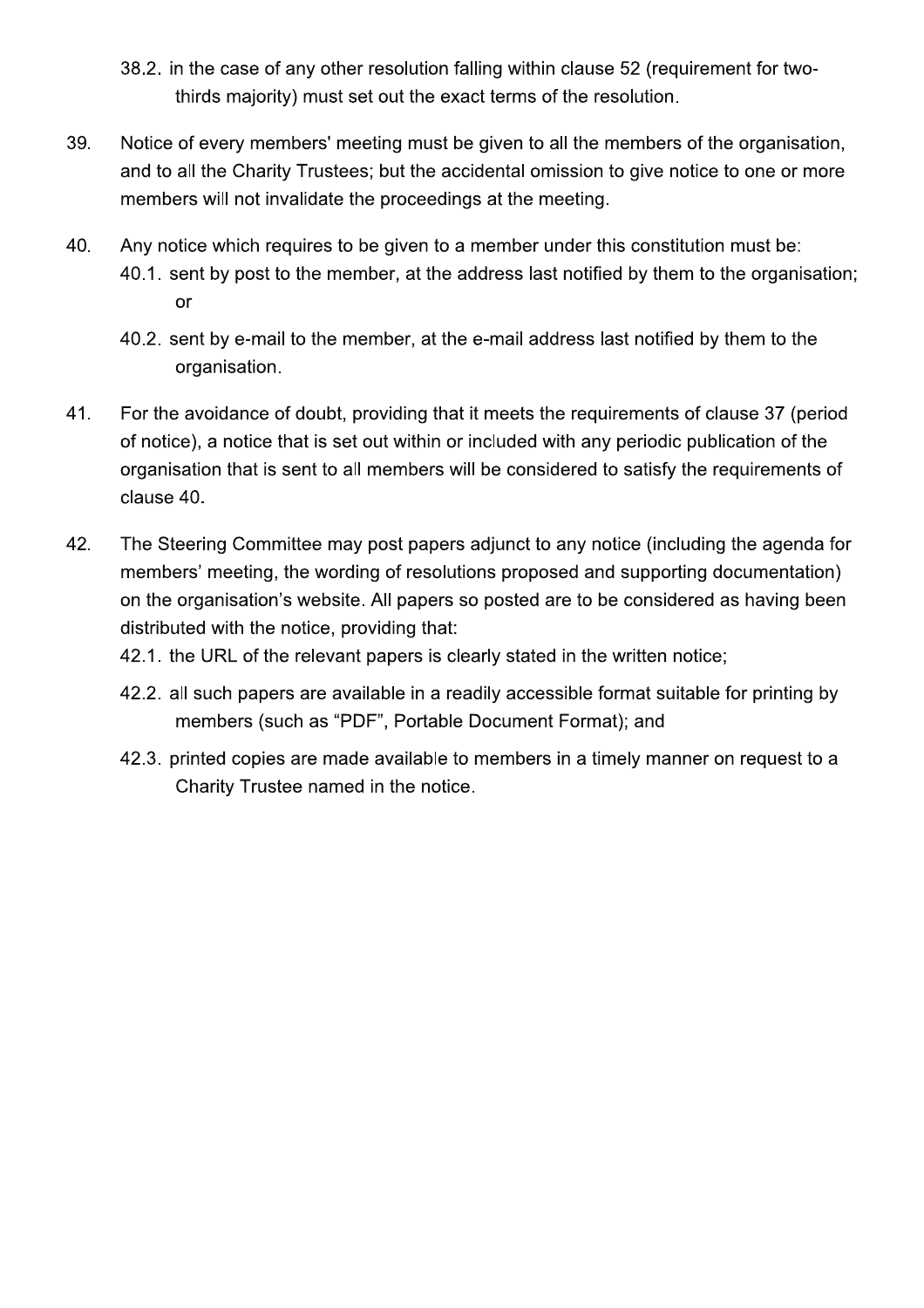# **PROCEDURE AT MEMBERS' MEETINGS**

### Chairperson

- 43. The Convenor should act as chairperson of each members' meeting.
- 44. If the Convenor is not present within 15 minutes after the time at which the meeting was due to start or is not willing to act as chairperson, the Charity Trustees present at the meeting must elect (from among themselves) the person who will act as chairperson of the meeting.

#### Quorum

- 45. No valid decisions can be taken at any members' meeting unless a quorum is present.
- 46. The quorum for a members' meeting is 15, (or, if fewer, one tenth of the total membership of the organisation, rounded down to the nearest whole number if 1/10<sup>th</sup> is not a whole number), present in person or virtually or represented by a proxy.
- 47. If a guorum is not present within 15 minutes after the time at which a members' meeting was due to start the meeting cannot proceed. In such circumstances a further meeting must be convened, for which fresh notice is required pursuant to clause 37.
- 48. If, having commenced, a members' meeting ceases to be quorate no further business shall be considered until a quorum can be re-established. Those Charity Trustees present at the meeting must determine whether it is practicable to regain a quorum within a reasonable period of time, failing which they must set a date and time at which to reconvene the meeting and the chairperson of meeting must adjourn the meeting to that date. The date of the reconvened meeting should, if reasonably practicable, be not less than five and not more than twenty-eight days after the day and date of the adjourned meeting.
	- 48.1. The purpose of the reconvened meeting is solely to conduct the remainder of the business of the adjourned meeting and no new business may be tabled at or for it. For the avoidance of doubt, business that might competently have been raised at the adiourned meeting as "any other business" (or any similar designation) may be addressed at a reconvened meeting.
	- 48.2. Notice of the time and date of the reconvened meeting must be given to all members as soon as is reasonably practicable after the original meeting is suspended, and in any case not less than five clear days before the date of the reconvened meeting.

# Voting at members' meetings

- 49. Every member has one vote.
- 50. A member may vote personally or may appoint a proxy to vote on his or her behalf pursuant to clause 56.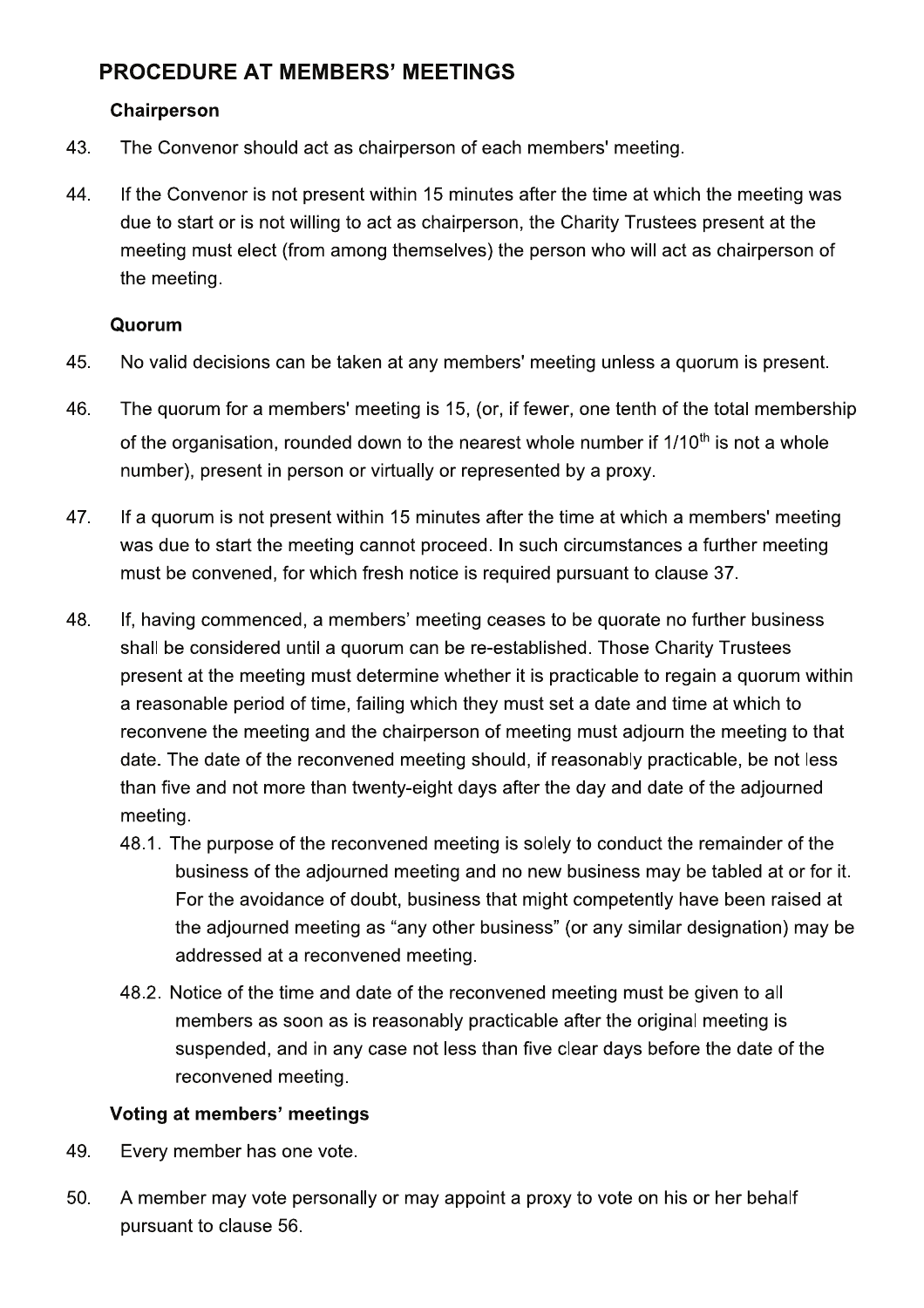- 51. Except for the types of resolution listed in clause 52 all decisions at members' meetings will be made by majority vote.
- 52. The following resolutions will be valid only if passed by not less than two thirds of those voting on the resolution at a members' meeting (or if passed by way of a written resolution under clause 62):
	- 52.1. a resolution amending the constitution;
	- 52.2. a resolution expelling a person from membership under clause 27;
	- 52.3. a resolution directing the Steering Committee to take any particular step (or directing the Steering Committee not to take any particular step);
	- 52.4. a resolution approving the amalgamation of the organisation with another SCIO (or approving the constitution of the new SCIO to be constituted as the successor pursuant to that amalgamation);
	- 52.5. a resolution to the effect that all of the organisation's property, rights and liabilities should be transferred to another SCIO (or agreeing to the transfer from another SCIO of all of its property, rights and liabilities);
	- 52.6. a resolution for the winding up or dissolution of the organisation.
- 53. If there is an equal number of votes for and against any resolution, the chairperson of the meeting will be entitled to a second (casting) vote.
- 54. Unless the chairperson and at least ten other members present at the meeting (whether in person, virtually or by proxy) calls for a secret ballot, any resolution put to a vote at a members' meeting will be decided on a show of hands. Provision must be made to include members attending virtually in all votes.
- 55. The chairperson will decide how any secret ballot is to be conducted, and must declare the result of the ballot at the meeting.

# **Proxies**

- 56. A member may appoint any other member, any Charity Trustee or the chairperson of the meeting to act as their proxy at any members' meeting. The appointment of a proxy must be in writing, signed and dated by the member. The appointment must include voting directions consistent with clause 57 below.
- 57. A member may instruct their proxy to vote in accordance with their prior written instruction or may authorise their proxy to vote on any matter as the proxy deems fit.
- A proxy attending in person must produce his or her appointment to the chairperson of 58. the meeting as soon as is reasonably practicable after the meeting is opened, and in any event at the commencement of a vote.
- 59. A proxy attending virtually must ensure that his or her appointment (including any voting instructions) is in the hands of the Convenor no later than close of business on the day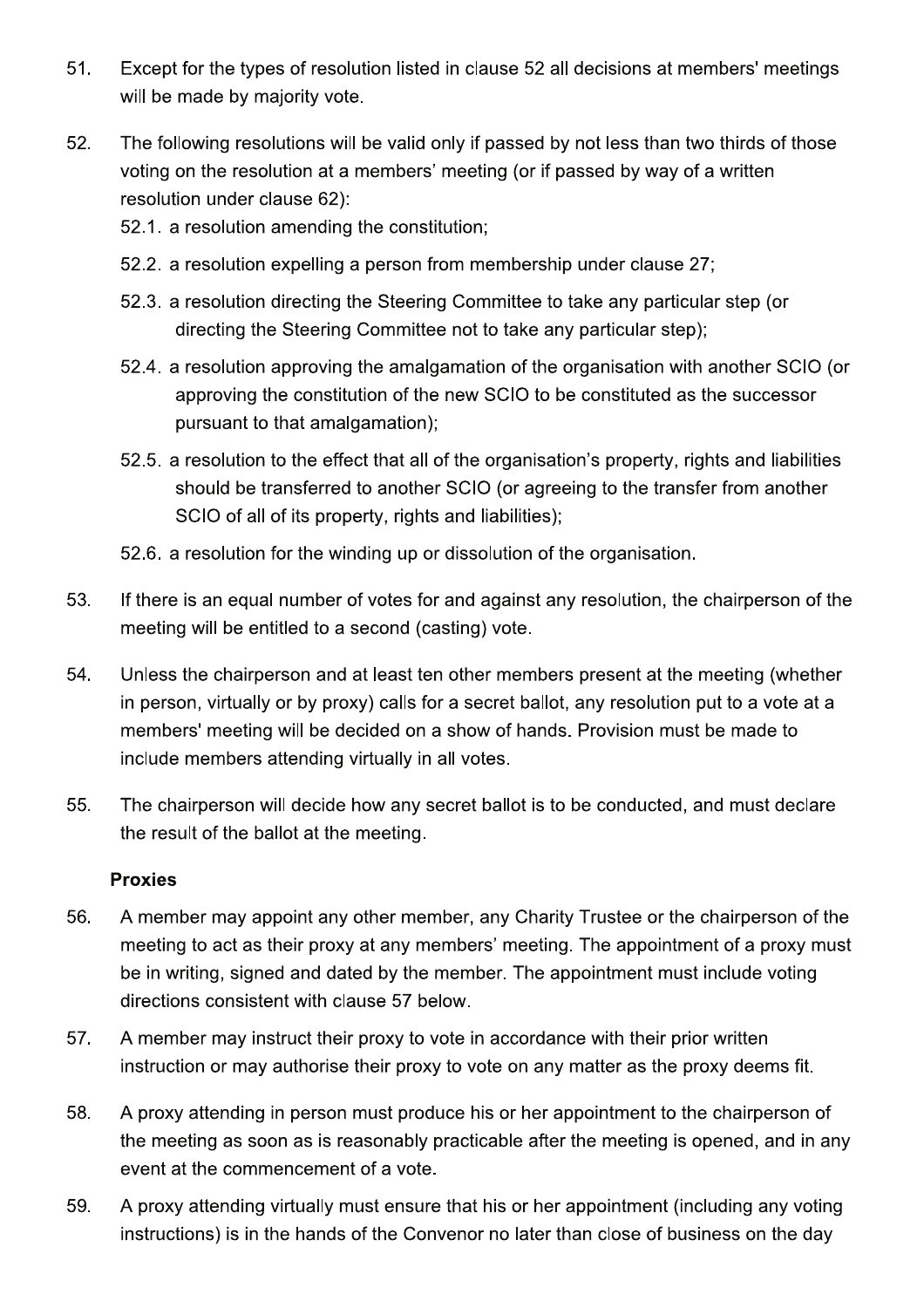before the members' meeting at which he or she is to act.

- 60. A member who has appointed a proxy may still attend, speak and vote at the members' meeting. Attendance of the member renders their proxy's appointment void so that the proxy can no long act for the member whose appointment he or she held.
- The Steering Committee may prescribe a form of proxy and voting instructions for a 61. members' meeting and include it with notice of the meeting, but the chairperson may not decline to recognise an appointment in any form that is consistent with clause 56.

### **Written resolutions**

- 62. A resolution circulated to all the members of the organisation in writing (including by email) and agreed by the members will be as valid as if it had been passed at a members' meeting. All such written resolutions shall state a closing date for voting that is not less than 21 clear days after the date on which it is circulated to the members and the date of the resolution (if passes) will be taken to be that date.
- 63. The quorum for a written resolution shall be one-fifth of the total membership (rounded down to the nearest whole number if 1/5<sup>th</sup> is not a whole number).
- 64. The rules set out in clauses 51 and 52 apply to written resolutions equally as to votes at a members' meeting.
- 65. Where reasonably practicable the Steering Committee must establish an email or messaging group, bulletin board or similar forum in which members can discuss the written resolution and provide details of how members can subscribe to the same along with the written resolution.
- 66. A member may not appoint a proxy to vote on their behalf in respect of a written resolution.

#### **Minutes**

- 67. The Steering Committee must ensure that proper minutes are kept in relation to all members' meetings.
- 68. Minutes of members' meetings must include the names of those present; and (so far as possible) should be signed by the chairperson of the meeting.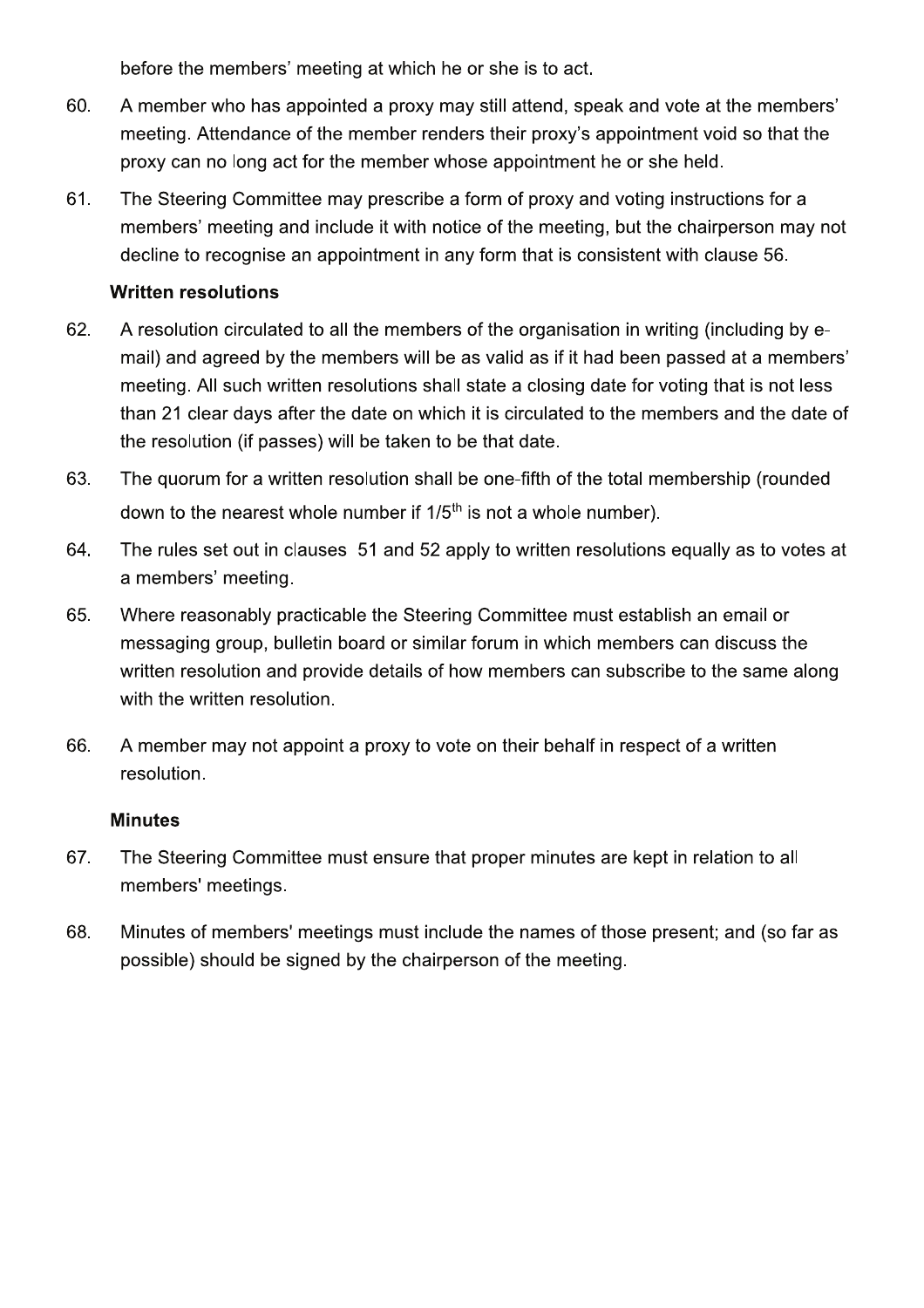# STEERING COMMITTEE

#### Number of charity trustees

- 69. The maximum number of Charity Trustees is 12.
- 70. The minimum number of Charity Trustees is 3.

#### **Eligibility**

- 71. A person shall not be eligible for election/appointment to the Steering Committee under clauses 74 to 77 unless they are a member of the organisation.
- 72. A person will not be eligible for election or appointment to the Steering Committee if they are:
	- 72.1. disqualified from being a charity trustee under the Charities and Trustee Investment (Scotland) Act 2005; or
	- 72.2. an employee of the organisation.

#### Initial charity trustees

73. The individuals who signed the charity trustee declaration forms which accompanied the application for incorporation of the organisation shall be deemed to have been appointed by the members as charity trustees with effect from the date of incorporation of the organisation.

#### Election, retiral, re-election

- 74. At each AGM, the members may elect any member (unless they are debarred from membership under clause 72) to be a Charity Trustee.
- 75. The Steering Committee may at any time appoint any member (unless they are debarred from membership under clause 72) to be a Charity Trustee.
- 76. At each AGM, all of the charity trustees elected/appointed under clauses 74 and 75 (and, in the case of the first AGM, those deemed to have been appointed under clause 73) shall retire from office, but shall then be eligible for re-election under clause 74.
- 77. A charity trustee retiring at an AGM will be deemed to have been re-elected unless: 77.1, they advise the board prior to the conclusion of the AGM that they do not wish to be re-appointed as a charity trustee; or
	- 77.2. an election process was held at the AGM and they were not among those elected/re-elected through that process; or
	- 77.3. a resolution for the re-election of that Charity Trustee was put to the AGM and was not carried.

#### **Termination of office**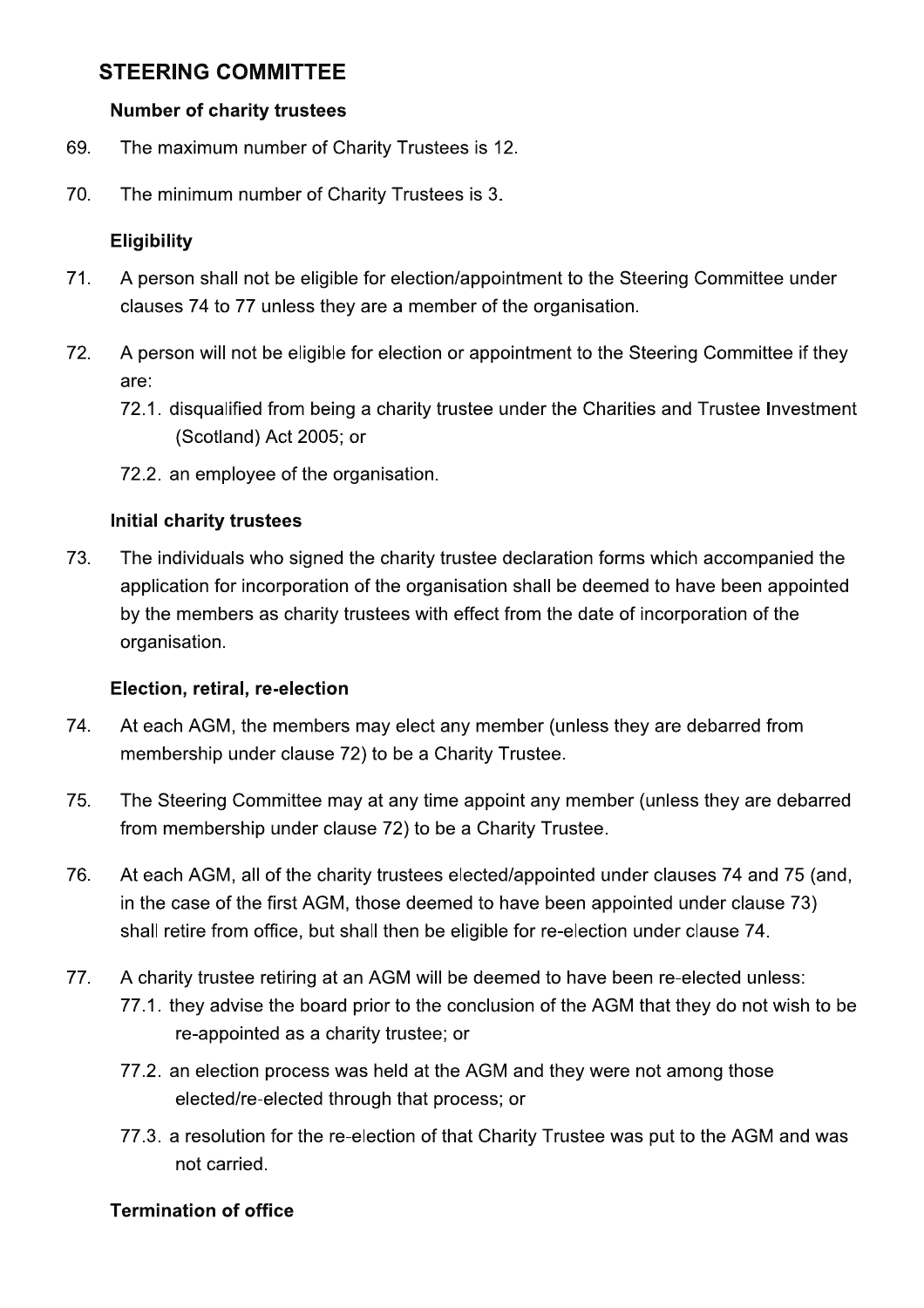- 78. A charity trustee will automatically cease to hold office if:
	- 78.1. they become disqualified from being a charity trustee under the Charities and Trustee Investment (Scotland) Act 2005;
	- 78.2. they become incapable for medical reasons of carrying out their duties as a charity trustee, but only if that has continued (or is expected to continue) for a period of more than six months:
	- 78.3. they cease to be a member of the organisation;
	- 78.4. they become an employee of the organisation;
	- 78.5. they give the organisation written notice of resignation, signed by them;
	- 78.6. they are absent (without good reason, in the opinion of the Steering Committee) from more than three consecutive meetings of the Steering Committee, but only if the Steering Committee resolves to remove them from office;
	- 78.7. they are removed from office by resolution of the Steering Committee on the grounds that they are considered to have committed a material breach of the code of conduct for charity trustees (as referred to in clause 96);
	- 78.8. they are removed from office by resolution of the Steering Committee on the grounds that they are considered to have been in serious or persistent breach of their duties under section 66(1) or (2) of the Charities and Trustee Investment (Scotland) Act 2005; or
	- 78.9. they are removed from office by a resolution of the members passed at a members' meeting.
- 79. A resolution under clause 78.7, 78.8 or 78.9 shall be valid only if:
	- 79.1. the charity trustee who is the subject of the resolution is given reasonable prior written notice of the grounds upon which the resolution for their removal is to be proposed;
	- 79.2. the charity trustee concerned is given the opportunity to address the meeting at which the resolution is proposed, prior to the resolution being put to the vote; and
	- 79.3. (in the case of a resolution under clause 78.7 or 78.8) at least two thirds (rounded down to the nearest whole number if two thirds is not a whole number) of the charity trustees then in office vote in favour of the resolution.

#### **Register of charity trustees**

- 80. The Steering Committee must keep a register of Charity Trustees, setting out for each **Charity Trustee:** 
	- 80.1. their full name and current address;
	- 80.2. the date on which they were elected or appointed as a Charity Trustee;
	- 80.3. any offices held by the Charity Trustee
	- 80.4. the date (if any) upon which they ceased to be a Charity Trutee.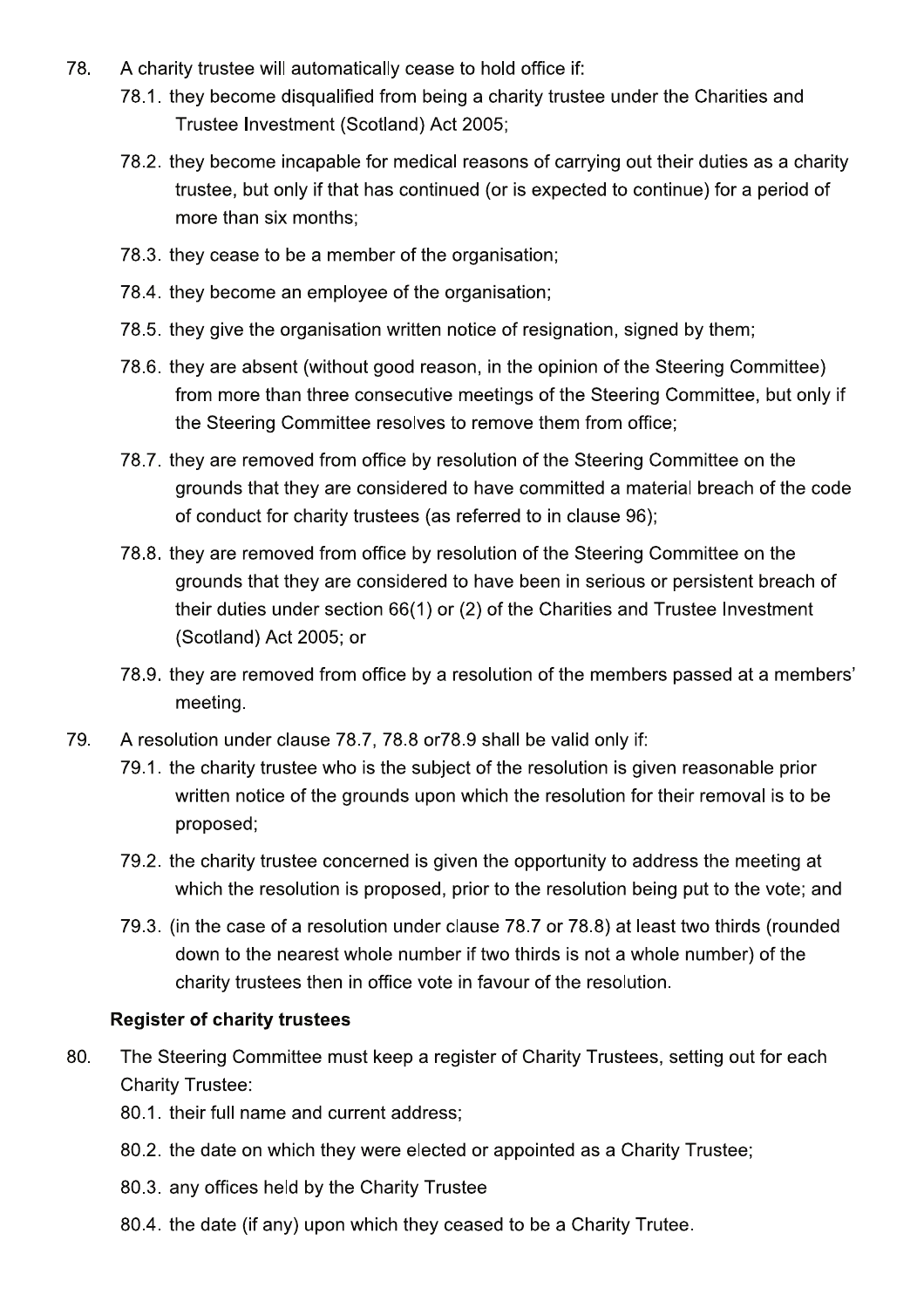- 81. The Steering Committee must retain in the register of trustees records of past Charity Trustees for a period of six years from the date on which a Charity Trustee ceased to be so, but need not maintain a current address or other contact details for such past Charity Trustees and shall only retain such personal information regarding each as is permitted under the Data Protection Act 2018.
- 82. The Steering Committee must ensure that the register of charity trustees is updated within 28 days of any change:
	- 82.1. which arises from a resolution of the Steering Committee or a resolution passed by the members of the organisation; or
	- 82.2. which is notified to the organisation.
- 83. The register of trustees is a public document and any person, whether a member or not, may request a copy.
	- 83.1. The Steering Committee must ensure that a copy is supplied to the person making the request within 28 days of receipt of a request.
	- 83.2. If the request is made by a person who is not a Charity Trustee, the Steering Committee may seek assurances from the person requesting the copy as to the use to which the information contained therein will be put and how it will be controlled. If the Steering Committee conclude that including the full information on each Charity Trustee might jeopardise the safety or security of any person or premises, it may (and should) provide a copy of the register that has the addresses and contact details of Charity Trustees redacted.

#### **Office-bearers**

- The charity trustees must elect (from among themselves) a Convenor, a Treasurer, an 84. Editor and a Membership Secretary.
- 85. In addition to the office-bearers required under clause 84, the charity trustees may elect (from among themselves) further office-bearers if they consider that appropriate.
- 86. All of the office-bearers will cease to hold office at the conclusion of each AGM, but may then be re-elected under clause 84 or 85.
- 87. A person elected to any office will automatically cease to hold that office: 87.1. if they cease to be a charity trustee; or
	- 87.2. if they give to the organisation a notice of resignation from that office, signed by them.

#### **Powers of Steering Committee**

88. Except where this constitution states otherwise, the organisation (and its assets and operations) will be managed by the Steering Committee; and the Steering Committee may exercise all the powers of the organisation.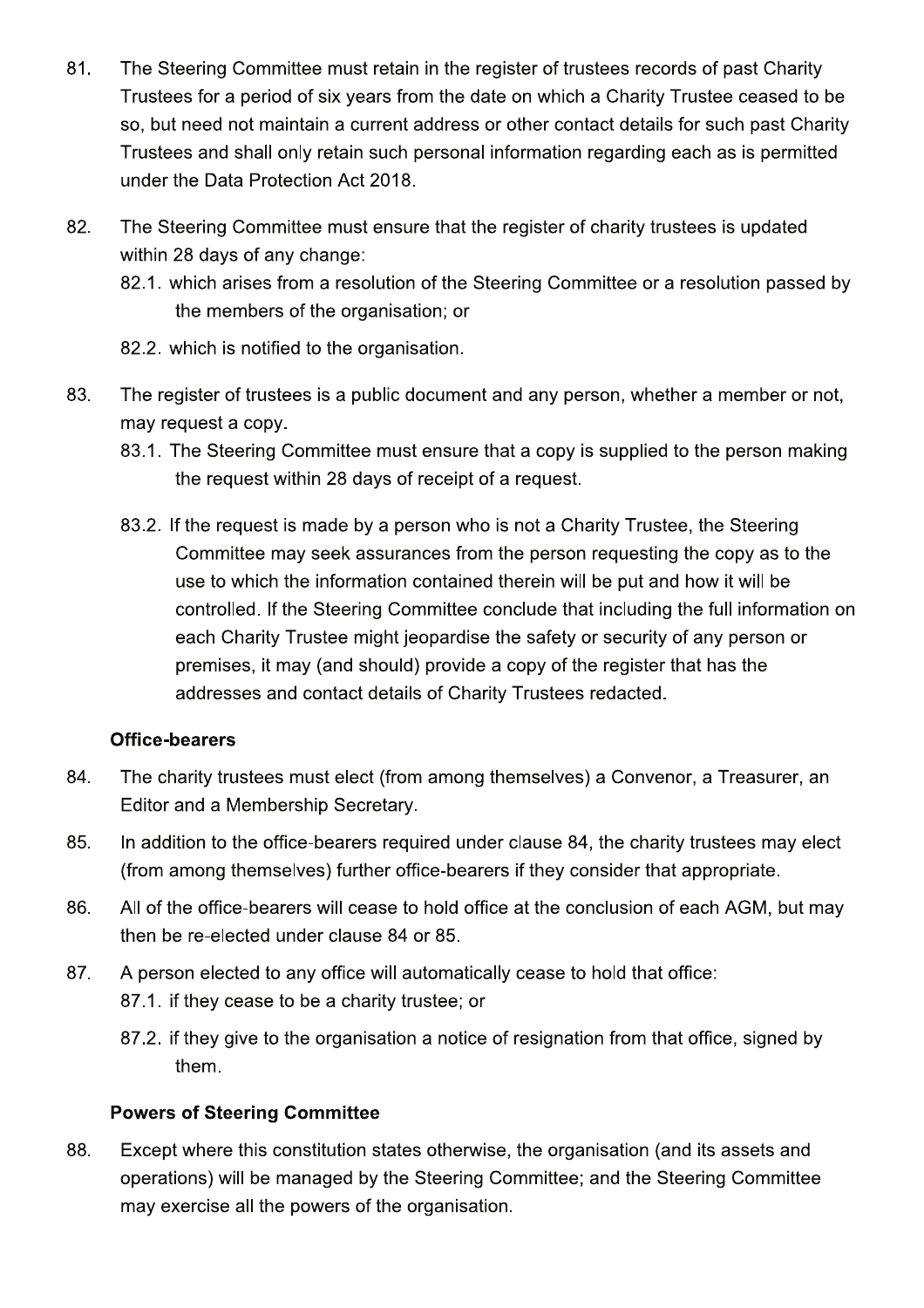- 89. A meeting of the Steering Committee at which a quorum is present may exercise all powers exercisable by the Steering Committee.
- 90. The members may, by way of a resolution passed in compliance with clause 52 (requirement for two-thirds majority), direct the Steering Committee to take any particular step or direct the Steering Committee not to take any particular step; and the Steering Committee shall give effect to any such direction accordingly.

### **Charity trustees - general duties**

- 91. In exercising his or her function as a Charity Trustee every member of the Steering Group has a duty to act in the best interests of the organisation; and in particular must:
	- 91.1. seek, in good faith, to ensure that the organisation acts in a manner which is in accordance with its purposes;
	- 91.2. act with the care and diligence which it is reasonable to expect of a person who is managing the affairs of another person;
	- 91.3. in circumstances giving rise to the possibility of a conflict of interest between the organisation and any other party (including himself or herself):
		- put the interests of the organisation before that of the other party; and  $91.3.1.$
		- 91.3.2. where any other duty prevents them from doing so, disclose the conflicting interest to the organisation and refrain from participating in any deliberation or decision of the other charity trustees with regard to the matter in question; and
	- 91.4. ensure that the organisation complies with any direction, requirement, notice or duty imposed under or by virtue of the Charities and Trustee Investment (Scotland) Act 2005.
- 92. In addition to the duties outlined in clause 91, the Charity Trustees, both individually and collectively, must take such steps as are reasonably practicable for the purpose of ensuring that:
	- 92.1. any breach of any of those duties by a Charity Trustee is corrected by the Charity Trustee concerned and not repeated; and
	- 92.2. any Charity Trustee who has been in serious and persistent breach of those duties is removed from the Steering Committee.
- 93. Provided that a Charity Trustee has (i) declared his or her interest and (ii) has not voted on the question of whether or not the organisation should enter into the arrangement, a Charity Trustee will not be debarred from entering into an arrangement with the organisation in which they have a personal interest; and (subject to clause 94 and to the provisions relating to remuneration for services contained in the Charities and Trustee Investment (Scotland) Act 2005), they may retain any personal benefit which arises from that arrangement.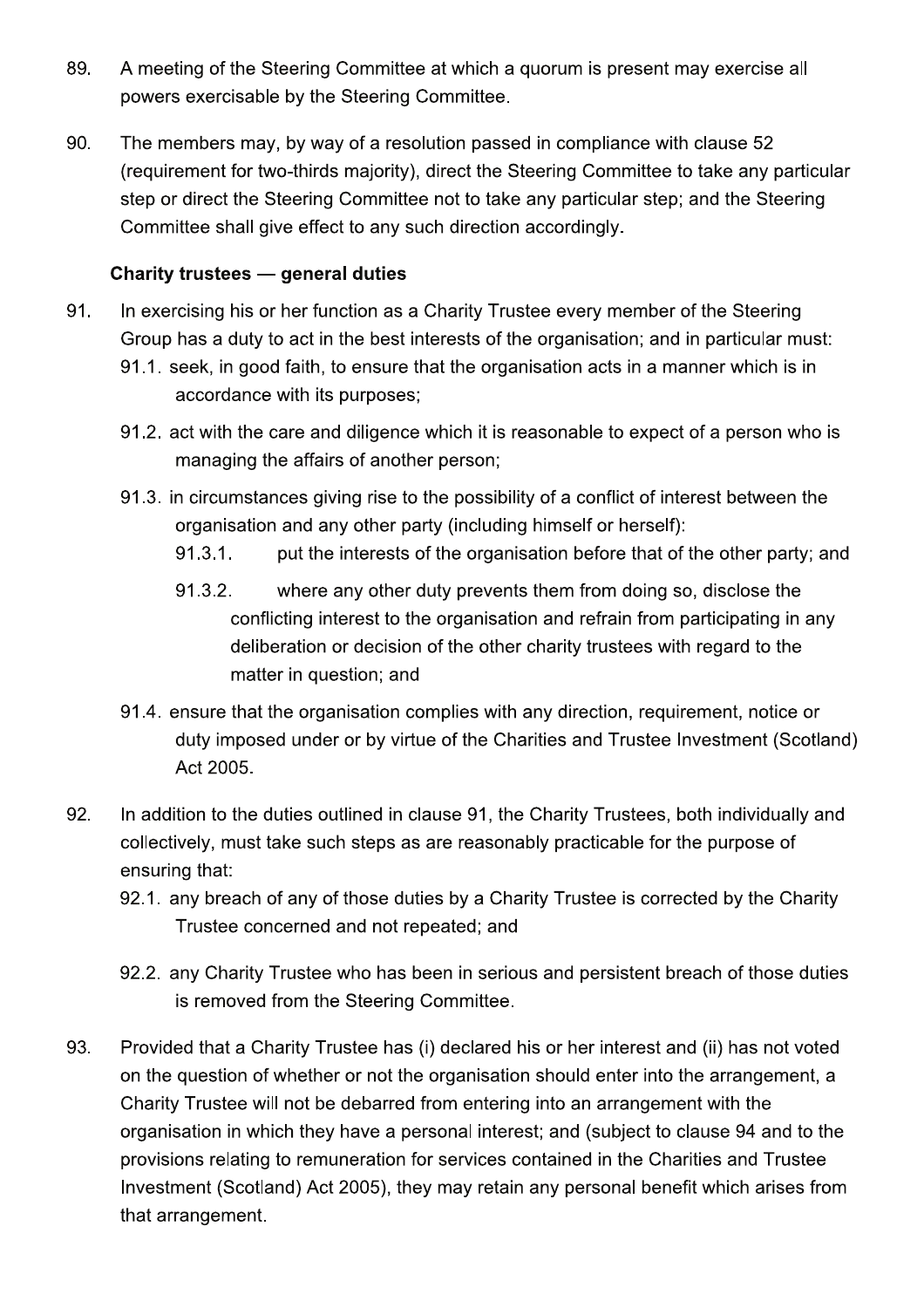- 94. No charity trustee may serve as an employee (full time or part time) of the organisation; and no charity trustee may be given any remuneration by the organisation for carrying out their duties as a charity trustee.
- 95. The charity trustees may be reimbursed all travelling and other expenses reasonably incurred by them in connection with carrying out their duties; this may include expenses relating to their attendance at meetings.

### Code of conduct for charity trustees

- Each of the charity trustees shall comply with the code of conduct (incorporating detailed 96. rules on conflict of interest) prescribed by the Steering Committee from time to time.
- 97. The code of conduct referred to in clause 96 shall be supplemental to the provisions relating to the conduct of charity trustees contained in this constitution and the duties imposed on charity trustees under the Charities and Trustee Investment (Scotland) Act 2005; and all relevant provisions of this constitution shall be interpreted and applied in accordance with the provisions of the code of conduct in force from time to time.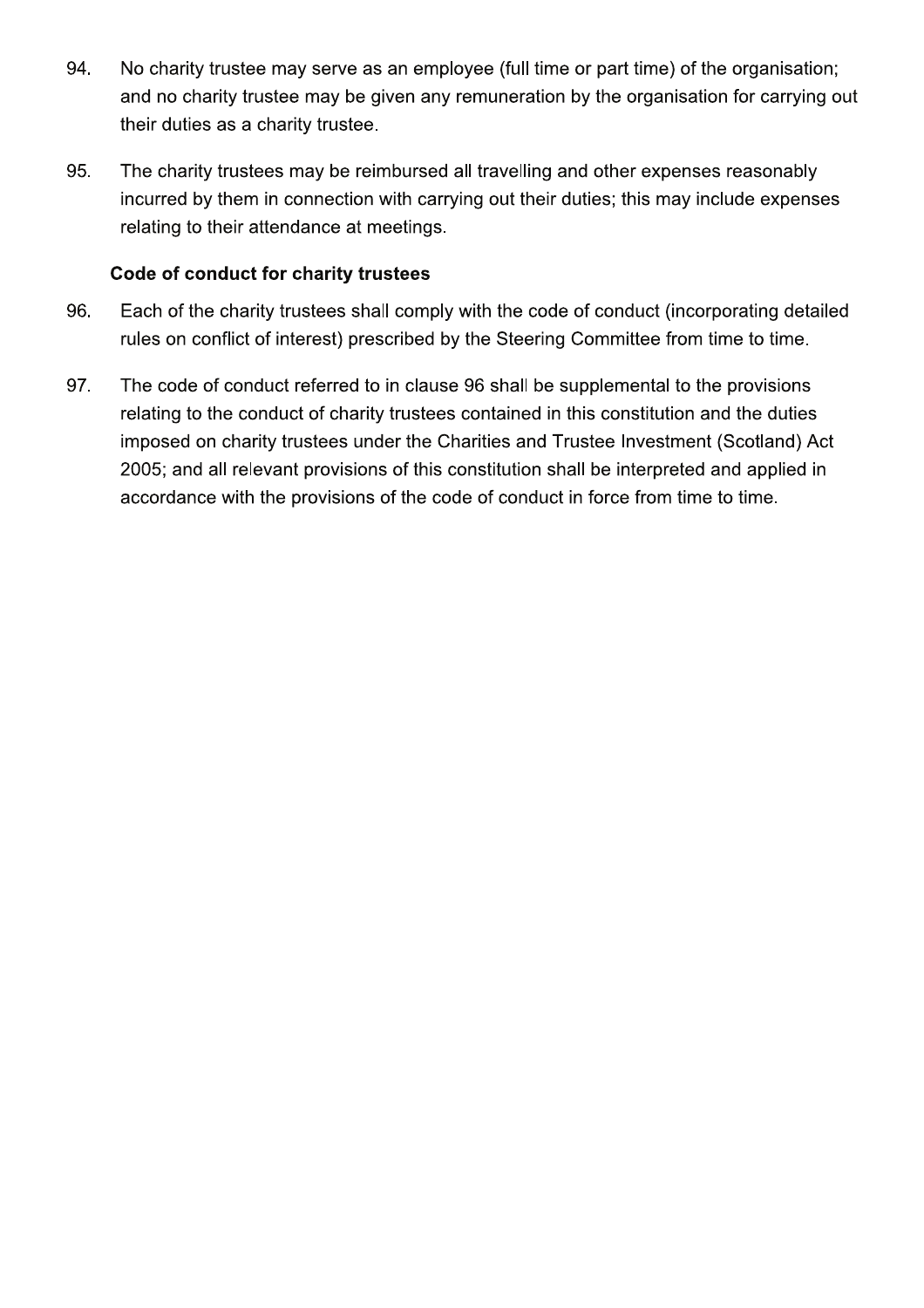# **DECISION-MAKING BY THE CHARITY TRUSTEES**

### Notice of steering committee meetings

- 98. Any Charity Trustee may call a meeting of the Steering Committee or ask the Convenor to call a meeting of the Steering Committee.
- 99. Meetings of the Steering Committee may be held in person, by video or teleconference or similar means of electronic communication, or by a combination thereof.
- $100.$ At least 7 days' notice must be given of each Steering Committee meeting, unless (in the opinion of the person calling the meeting) there is a degree of urgency which makes that inappropriate.

# Procedure at steering committee meetings

- 101. No valid decisions can be taken at a Steering Committee meeting unless a quorum is present; the quorum for Steering Committee meetings is three Charity Trustees, present in person or virtually.
- 102. If at any time the number of charity trustees in office falls below the number stated as the quorum in clause 101, the remaining charity trustee(s) have power to fill the vacancies or call a members' meeting, but cannot take any other valid decisions.
- 103. The Convenor of the organisation should act as chairperson of each Steering Committee meeting.
- 104. If the Convenor is not present within 15 minutes after the time at which the meeting was due to start (or is not willing to act as chairperson), the charity trustees present at the meeting must elect (from among themselves) the person who will act as chairperson of that meeting.
- 105. Every charity trustee has one vote, which must be given personally.
- 106. All decisions at Steering Committee meetings will be made by majority vote.
- 107. If there is an equal number of votes for and against any resolution, the chairperson of the meeting will be entitled to a second (casting) vote.
- 108. The Steering Committee may, at its discretion, allow any person to attend and speak at a Steering Committee meeting notwithstanding that they are not a Charity Trustee, but such a person must not participate in decision-making.
- 109. A charity trustee must not vote at a Steering Committee meeting on any resolution which relates to a matter in which they have a personal interest or duty which conflicts (or may conflict) with the interests of the organisation; they must withdraw from the meeting while an item of that nature is being dealt with.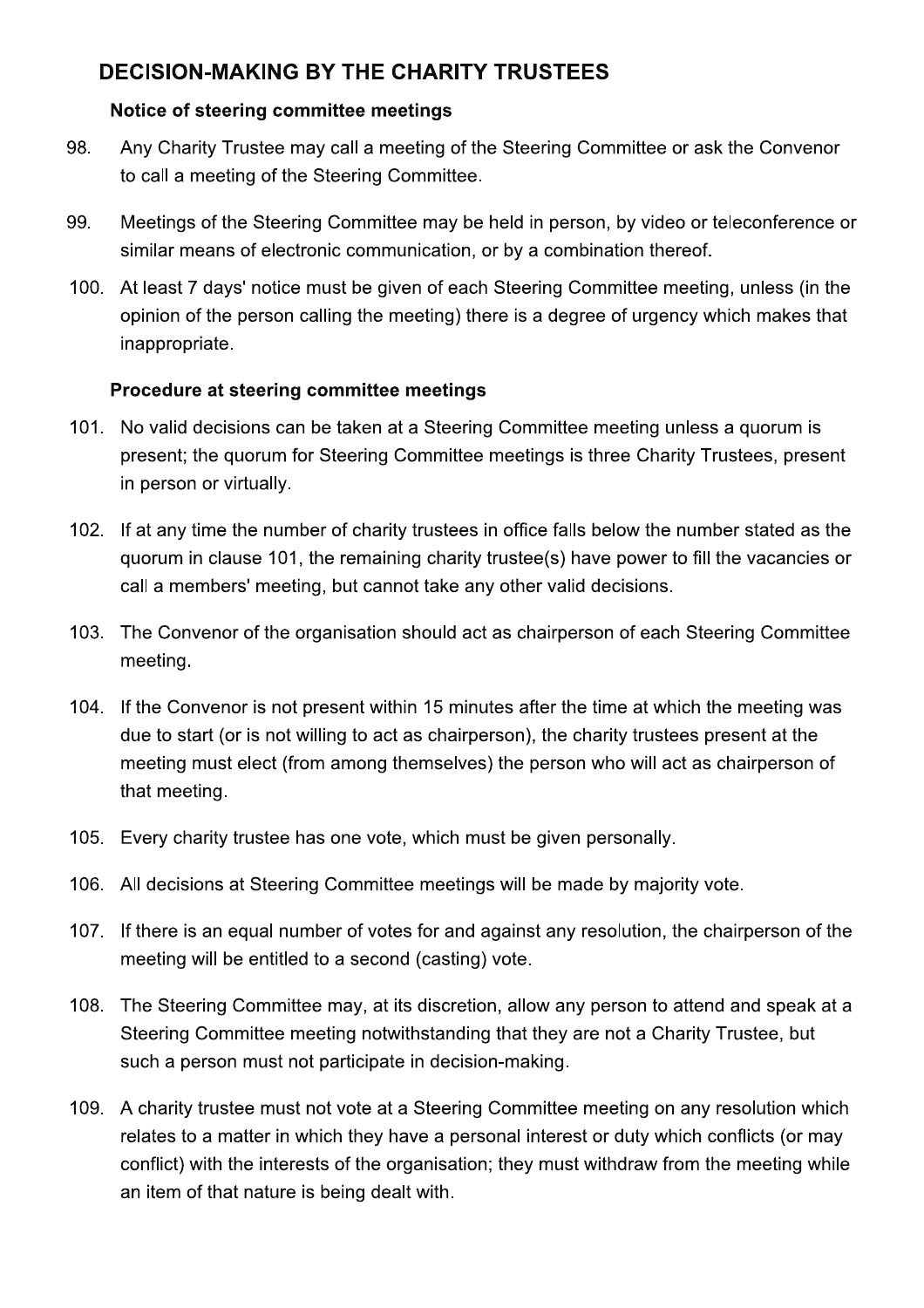- 110. For the purposes of clause 109:
	- $110.1.$ an interest held by an individual who is "connected" with the charity trustee under section 68(2) of the Charities and Trustee Investment (Scotland) Act 2005 (husband/wife, partner, child, parent, brother/sister etc) shall be deemed to be held by that charity trustee;
	- $110.2.$ a charity trustee will be deemed to have a personal interest in relation to a particular matter if a body in relation to which they are an employee, director, member of the management committee, officer or elected representative has an interest in that matter.

#### **Minutes**

- 111. The Steering Committee must ensure that proper minutes are kept in relation to all **Steering Committee meetings.**
- 112. The minutes to be kept under clause 111 must include the names of those present; and (so far as possible) should be signed by the chairperson of the meeting.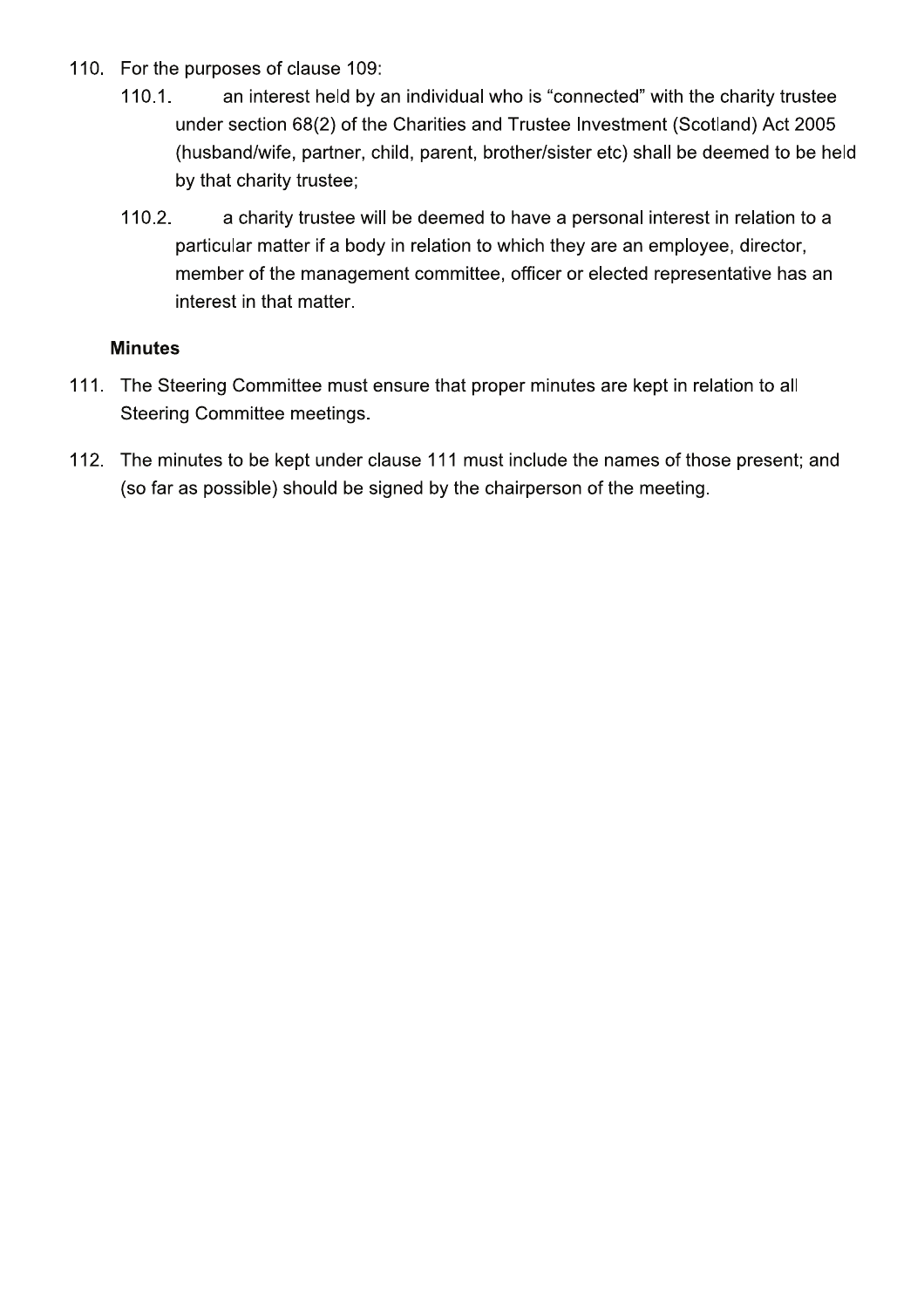# **ADMINISTRATION**

#### Accounting records and annual accounts

- 113. The Steering Committee must ensure that proper accounting records are kept, in accordance with all applicable statutory requirements.
- 114. The Steering Committee must prepare annual accounts in a form that complies with the Charities and Trustee Investments (Scotland) Act 2005 and all relevant legislation and fully meet the requirements of the Scottish Charity Regulator, including an Independent Examination; if an audit is required under the said Act or any relevant legislation, or if the Steering Committee consider that an audit would be appropriate for some other reason, the Steering Committee must ensure that an audit of the accounts is carried out by a qualified auditor.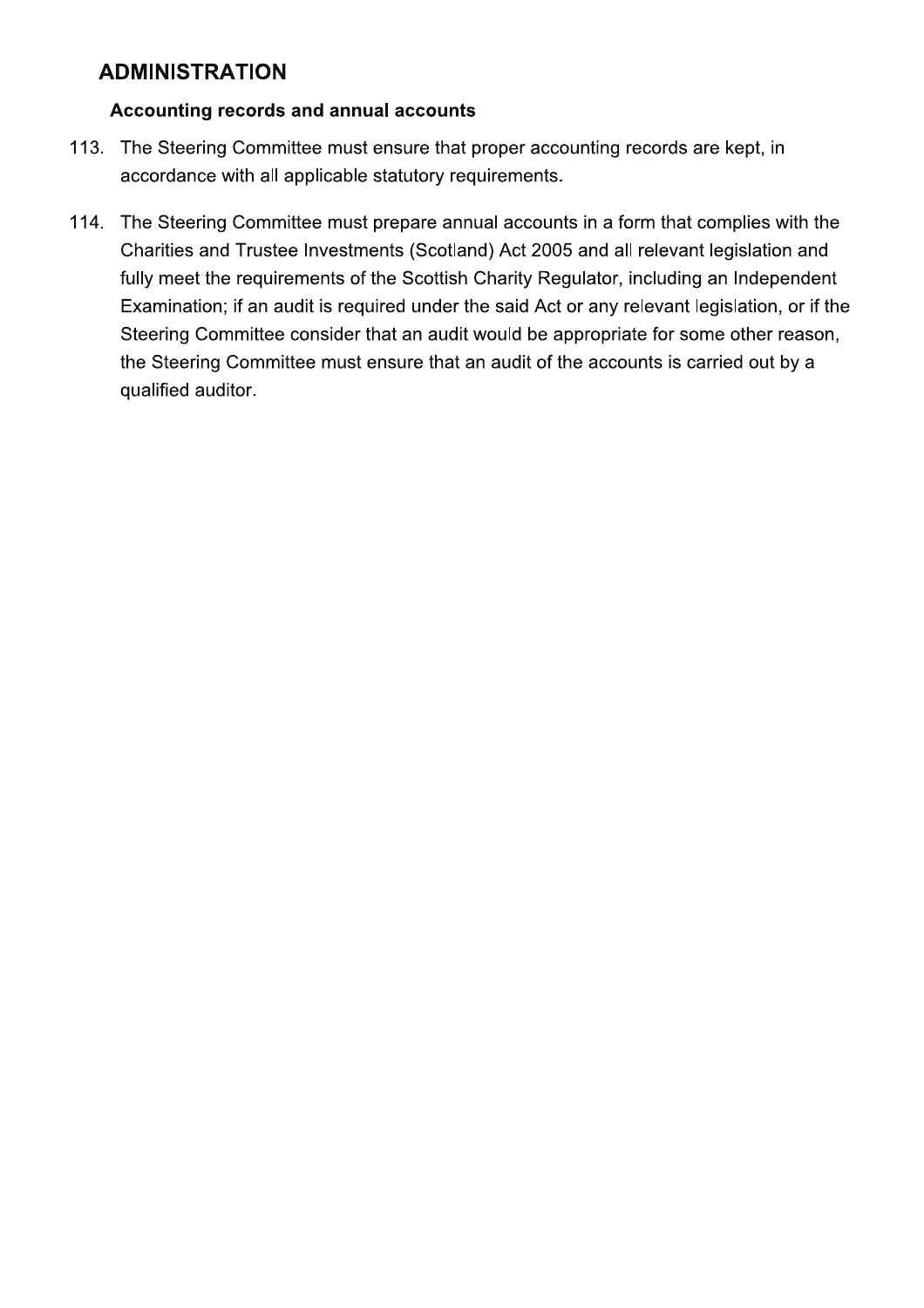# **MISCELLANEOUS**

#### **Winding-up**

- 115. If the organisation is to be wound up or dissolved, the winding-up or dissolution process will be carried out in accordance with the procedures set out under the Charities and Trustee Investment (Scotland) Act 2005.
- 116. Any surplus assets available to the organisation immediately preceding its winding up or dissolution must be used for purposes which are the same as, or which closely resemble, the purposes of the organisation as set out in this constitution.

# Alterations to the constitution

- 117. This constitution may (subject to clause 118) be altered by resolution of the members passed at a members' meeting (subject to achieving the two thirds majority referred to in clause 52) or by way of a written resolution of the members.
- 118. The Charities and Trustee Investment (Scotland) Act 2005 prohibits taking certain steps (e.g. change of name, an alteration to the purposes, amalgamation, winding-up) without the consent of the Scottish Charity Regulator (OSCR).

### **Governing law and interpretation**

- 119. This constitution is to be read and construed according to the law of Scotland.
- 120. References to Acts of the Scottish or United Kingdom Parliaments should be taken to include:
	- $120.1.$ any statutory provision which adds to, modifies or replaces the revelant Act; and
	- any statutory instrument issued in pursuance of the relevant Act or in 120.2. pursuance of any statutory provision falling under clause 120.1 above.
- 121. In this constitution:
	- In respect of a period of notice, "clear days" means that, in calculating such  $121.1.$ period of notice:
		- $121.1.1$ To allow for delivery, the day after the notices are posted (or sent by e-mail) should be excluded; and
		- $121.1.2.$ the day of the meeting or event itself should also be excluded.
	- $121.2.$ "charity" means a body which is either a "Scottish charity" within the meaning of section 13 of the Charities and Trustee Investment (Scotland) Act 2005 or a "charity" within the meaning of section 1 of the Charities Act 2011, providing (in either case) that its objects are limited to charitable purposes;
	- $121.3.$ "charitable purpose" means a charitable purpose under section 7 of the Charities and Trustee Investment (Scotland) Act 2005 which is also regarded as a charitable purpose in relation to the application of the Taxes Acts.